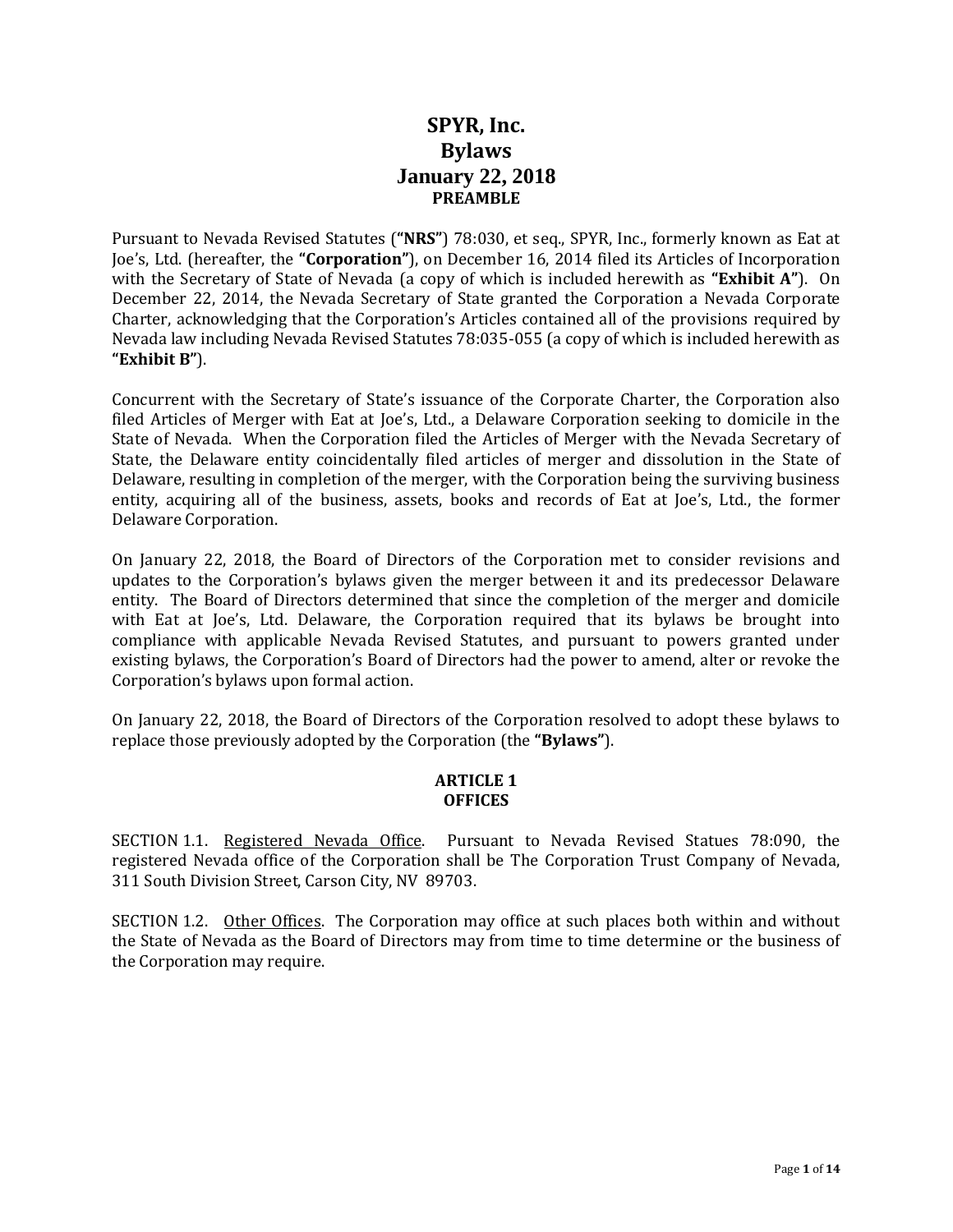#### **ARTICLE 2 MEETINGS OF STOCKHOLDERS**

SECTION 2.1. Place of Meeting. Pursuant to NRS 78:310, all meetings of stockholders shall be held at such place, either within or without the State of Nevada, as shall be designated from time to time by the Board of Directors and stated in the notice of the meeting.

SECTION 2.2. Annual Meetings. Pursuant to NRS 78:310(2), the annual meeting of stockholders shall be held at such date and time as shall be designated from time to time by resolution of the Board of Directors and stated in the notice of the meeting.

SECTION 2.3. Special Meetings. Special meetings of the stockholders, for any purpose or purposes, unless otherwise prescribed by the Nevada Revised Statutes or by the Articles of Incorporation of the Corporation, may be called by the Chairman of the Board, the Chief Executive Officer, the President or by the Board of Directors or by written order of a majority of the directors, and shall be called by the Chairman of the Board, the President or the Secretary at the request in writing of stockholders owning not less than one-third of the shares of the Corporation issued and outstanding and entitled to vote. Such request shall state the purposes of the proposed meeting. The officers or directors shall fix the time and any place, either within or without the State of Nevada, as the place for holding such meeting.

SECTION 2.4. Notice of Meeting. Pursuant to NRS 78:370, written notice of the annual and each special meeting of stockholders, stating the time, place and purpose or purposes thereof, shall be given to each stockholder entitled to vote thereat, not less than ten (10) nor more than one hundred and twenty (120) days before the meeting and shall be signed by the Chairman of the Board, the President or the Secretary of the Corporation. The provisions of this Section shall not apply to special meetings of the stockholders pursuant to Section 2.3 hereof.

SECTION 2.5. Business Conducted at Annual Meetings. Pursuant to NRS 78:370, At the Annual Meeting of the stockholders, only such business shall be conducted as shall have been properly brought before the Annual Meeting. To be properly brought before the Annual Meeting, business must be (a) specified in the notice of the Annual Meeting (or any supplement thereto) given by or at the direction of the Chairman of the Board, the President or the Board of Directors, (b) otherwise properly brought before the Annual Meeting by or at the direction of the Board of Directors, or (c) otherwise properly brought before the Annual Meeting by a stockholder. In addition to any other applicable requirements, for business to be properly brought before the Annual Meeting called by a stockholder, the stockholder must have given timely notice thereof in writing to the Secretary of the Corporation. To be timely, a stockholder's notice must be received at the principal executive offices of the Corporation not less than ninety (90) days before the date of the Corporation's Notice and proxy statement is mailed to shareholders. A stockholder's notice to the Secretary shall set forth as to each matter the stockholder proposes to bring before the Annual Meeting (a) a brief description of the business desired to be brought before the Annual Meeting and the reasons for conducting such business at the Annual Meeting, (b) the name and address, as they appear on the Corporation's books, of the stockholder proposing such business, (c) the class and number of shares of the Corporation which are beneficially owned by the stockholder, and (d) any material interest of the stockholder in such business. Notwithstanding anything in the Bylaws to the contrary, no business shall be conducted at the Annual Meeting except in accordance with the procedures set forth in this Section 2.5; provided, however, that nothing in this Section 2.5 shall be deemed to preclude discussion by any stockholder of any business properly brought before the Annual Meeting in accordance with said procedure. The Chairman of the Annual Meeting shall, if the facts warrant,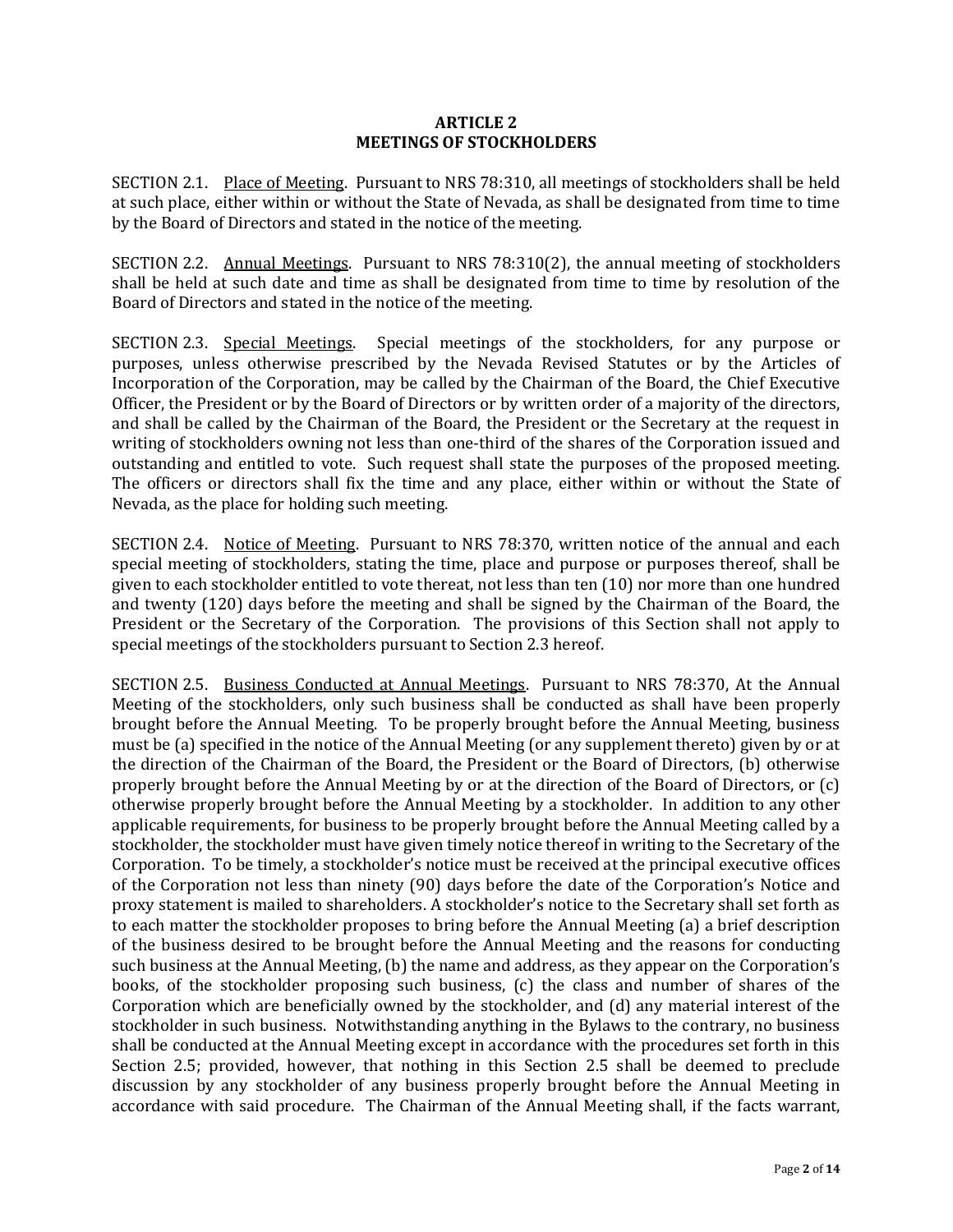determine and declare to the Annual Meeting that business was not properly brought before the Annual Meeting in accordance with the provisions of this Section 2.5, and if he or she should so determine, he or she shall so declare to the Annual Meeting. Any such business not properly brought before the meeting shall not be transacted. Nothing in this Section 2.5 shall affect the right of a stockholder to request inclusion of a proposal in the Corporation's proxy statement to the extent that such right is provided by an applicable rule of the Securities and Exchange Commission (**"SEC"**).

#### SECTION 2.6. Nomination of Directors.

2.6.1. In addition to any other applicable requirements, only persons who are nominated in accordance with the following procedures shall be eligible for election as directors. Nominations of persons for election to the Board of Directors of the corporation may be made at either the Annual Meeting of stockholders; a Special Meeting of the stockholders where a majority of the votes eligible to be cast are present in person or by proxy pursuant to NRS 78:320(1)(a); by or at the direction of the Board of Directors; by any nominating committee or person appointed by the Board of Directors; or by any stockholder of the corporation entitled to vote for the election of directors at the meeting who complies with the notice procedures set forth in Section 2.5. Such nominations, other than those made by or at the direction of the Board of Directors, shall be made pursuant to timely notice in writing to the Secretary of the corporation. To be timely, a stockholder's notice must be received at the principal executive offices of the Corporation not less than ninety (90) days before the date of the Corporation's Notice and proxy statement is mailed to shareholders. Such stockholder's notice shall set forth (a) as to each person whom the stockholder proposes to nominate for election or re-election as a director: (i) the name, age, business address and residence address of the person; (ii) the principal occupation or employment of the person; (iii) the class and number of shares of the corporation which are beneficially owned by the person; (iv) the reasons why such person is qualified to serve as a director; and (v) any other information relating to the person that is required to be disclosed in solicitations for proxies for election of directors pursuant to Rule l4a under the Securities Exchange Act of 1934; and (b) as to the stockholder giving the notice: (i) the name and record address of the stockholder; and (ii) the class and number of shares of the corporation which are beneficially owned by the stockholder. The Corporation may require any proposed nominee to furnish such other information as may reasonably be required by the Corporation to determine the eligibility of such proposed nominee to serve as a director of the Corporation. No person shall be eligible for election as a director of the Corporation unless nominated in accordance with the procedures set forth herein. The Chairman of the meeting shall, if the facts warrant, determine and declare to the meeting that a nomination was not made in accordance with the foregoing procedure, and, if he should so determine, he shall so declare to the meeting and the defective nomination shall be disregarded.

2.6.2. In the event that a person is validly designated as a nominee in accordance with this Section 2.6, and shall thereafter become unable or willing to stand for election to the Board of Directors, the Board of Directors or the stockholder who proposed such nominee, as the case may be, may designate a substitute nominee.

2.6.3. If the Chairman of the Election Meeting determines that a nomination was not made in accordance with the foregoing procedures, such nomination shall be void.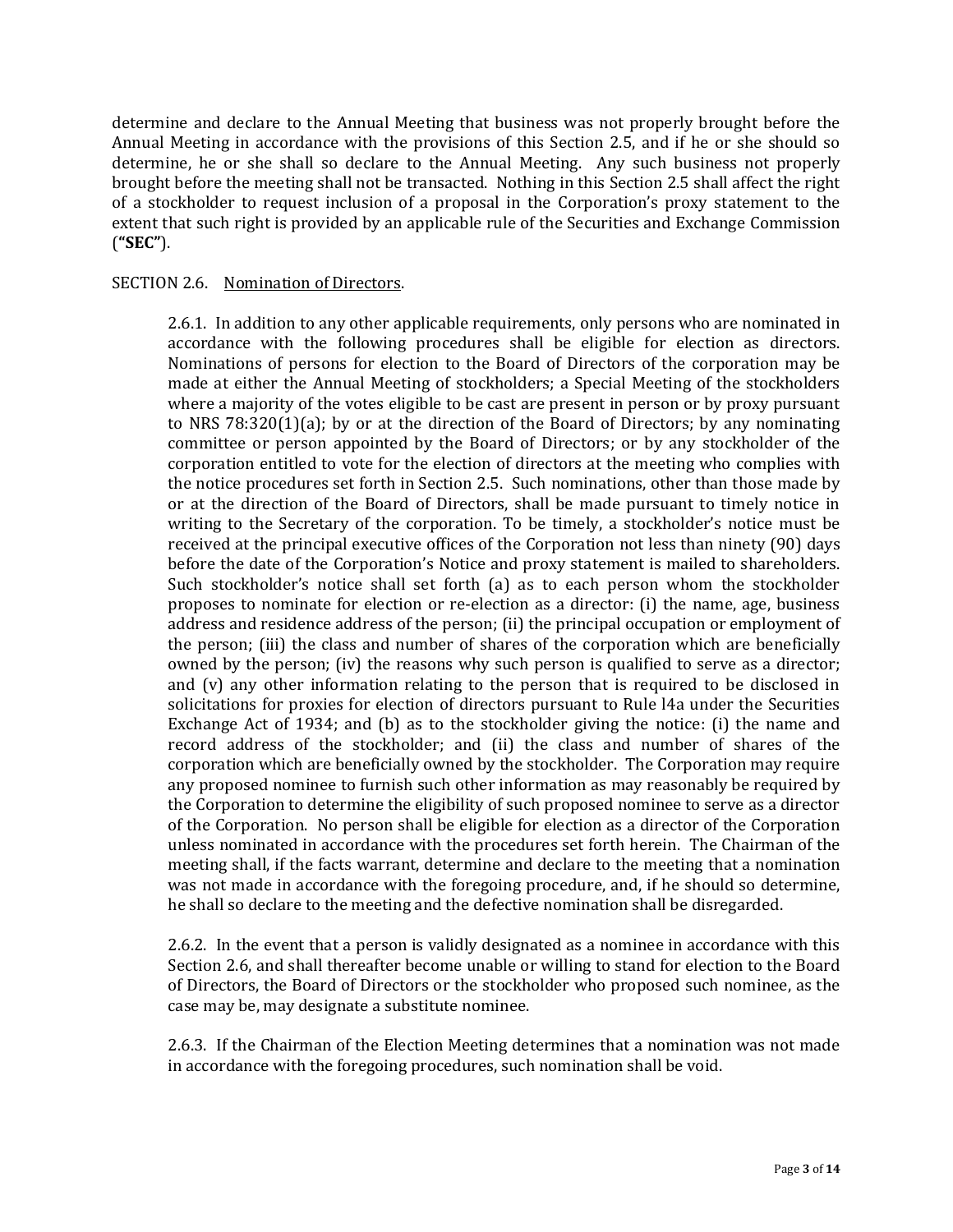SECTION 2.7. Quorum. Pursuant to NRS 78:320(1), the holders of at least one third of the of the shares of capital stock issued and outstanding and entitled to vote thereat, present in person or represented by proxy (regardless of whether the proxy has authority to vote on each matter at such meeting), shall constitute a quorum at any meeting of stockholders for the transaction of business.

SECTION 2.8. Voting. When a quorum is present at any meeting of the stockholders, an action by the stockholders is approved by a majority of the votes cast, except where the NRS prescribes a different percentage of votes and/or a different exercise of voting power, and except as may be otherwise prescribed by the provisions of the Articles of Incorporation and these Bylaws, in which case such express provision shall govern and control the vote required to approve such action. Every stockholder having the right to vote shall be entitled to vote in person, or by proxy: (a) appointed by an instrument in writing subscribed by such stockholder or by his or her duly authorized attorney; or (b) authorized by the transmission of an electronic record by the stockholder to the person who will be the holder of the proxy or to a firm which solicits proxies or like agent who is authorized by the person who will be the holder of the proxy to receive the transmission subject to any procedures the Board of Directors may adopt from time to time to determine that the electronic record is authorized by the stockholder; provided, however, that no such proxy shall be valid after the expiration of six (6) months from the date of its execution, unless coupled with an interest, or unless the person executing it specifies therein the length of time for which it is to continue in force, which in no case shall exceed seven (7) years from the date of its execution. If such instrument or record shall designate two (2) or more persons to act as proxies, unless such instrument shall provide the contrary, a majority of such persons present at any meeting at which their powers thereunder are to be exercised shall have and may exercise all the powers of voting or giving consents thereby conferred, or if only one (1) be present, then such powers may be exercised by that one (1). Unless required by the NRS or determined by the Chairman of the meeting to be advisable, the vote on any matter need not be by written ballot. No stockholder shall have cumulative voting rights.

SECTION 2.9. Consent of Stockholders. Whenever the vote of the stockholders at a meeting thereof is required or permitted to be taken for, or in connection with, any corporate action, including the election of directors, the meeting and vote of stockholders shall be dispensed with if a majority all the stockholders who would have been entitled to vote upon the action if such meeting were held, shall consent in writing to such corporate action being taken; provided, that in no case shall the written consent be accomplished by the holders of stock having less than a majority of the voting power eligible to vote as required by NRS 78:320(2).

SECTION 2.10. Voting of Stock of Certain Holders. Shares standing in the name of another Corporation, domestic or foreign, may be voted by such officer, agent or proxy as the Bylaws of such Corporation may prescribe, or, in the absence of such provision, as the Board of Directors of such Corporation may determine. Shares standing in the name of a deceased person may be voted by the executor or administrator of the estate of such deceased person, either in person or by proxy. Shares standing in the name of a guardian, conservator or trustee may be voted by such fiduciary, either in person or by proxy, but no such fiduciary shall be entitled to vote shares held in such fiduciary capacity without a transfer of such shares into the name of such fiduciary. Shares outstanding in the name of a receiver may be voted by such receiver. A stockholder whose shares are pledged shall be entitled to vote such shares, unless in the transfer by the pledgor on the books of the Corporation, he or she has expressly empowered the pledgee to vote thereon, in which case only the pledgee, or his or her proxy, may represent the stock and vote thereon.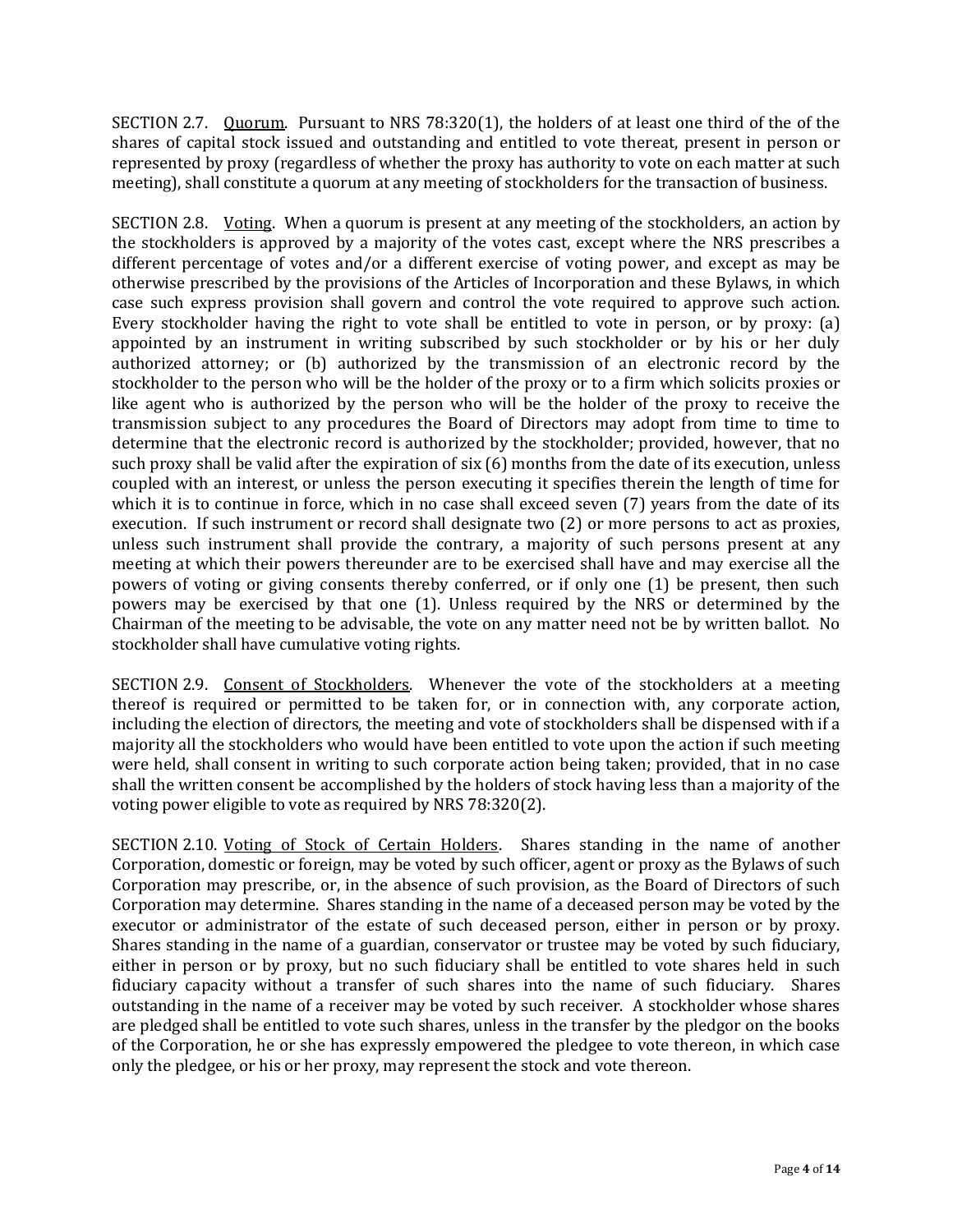SECTION 2.11. Treasury Stock. The Corporation shall not vote, directly or indirectly, shares of its own stock owned by it; and such shares shall not be counted in determining the total number of outstanding shares.

SECTION 2.12. Fixing Record Date. The Board of Directors may fix in advance a date for any meeting of stockholders (which shall occur not more than sixty (60) nor less than ten (10) days preceding the date of any such meeting of stockholders), a date for payment of any dividend or distribution, a date for the allotment of rights, a date when any change or conversion or exchange of capital stock shall go into effect, or a date in connection with obtaining a consent of stockholders (which date shall not precede or be more than ten (10) days after the date the resolution setting such record date is adopted by the Board of Directors), in each case as a record date (the **"Record Date"**) for the determination of the stockholders entitled to notice of, and to vote at, any such meeting and any adjournment thereof, to receive payment of any such dividend or distribution, to receive any such allotment of rights, to exercise the rights in respect of any such change, conversion or exchange of capital stock, or to give such consent, as the case may be, except as otherwise provided in the Articles of Incorporation. In any such case such stockholders and only such stockholders as shall be stockholders of record on the Record Date shall be entitled to such notice of and to vote at any such meeting and any adjournment thereof, to receive payment of such dividend or distribution, to receive such allotment of rights, to exercise such rights, or to give such consent, as the case may be, notwithstanding any transfer of any stock on the books of the Corporation after any such Record Date.

## **ARTICLE 3 BOARD OF DIRECTORS**

SECTION 3.1. Powers. The business and affairs of the Corporation shall be managed by its Board of Directors, which may exercise all such powers of the Corporation and do all such lawful acts and things as are not by statute or by the Articles of Incorporation or by these Bylaws directed or required to be exercised or done by the stockholders. Subject to compliance with the provisions of the NRS, the powers of the Board of Directors shall include the power to make a liquidating distribution of the assets, and wind up the affairs of, the Corporation.

SECTION 3.2. Number Election and Term. The number of directors which shall constitute the whole Board of Directors shall be determined from time to time by the Board of Directors. The initial number of directors under these Bylaws shall be three (3). Except as provided in Section 3.3, directors shall be elected at either the Annual Meeting of stockholders by a plurality of the votes cast at the applicable election, or at a Special Meeting of the stockholders consistent with Section 2.9 of these By Laws. Each director shall hold office until his or her successor is elected and qualified. Directors need not be residents of Nevada or stockholders of the Corporation.

SECTION 3.3. Vacancies Additional Directors and Removal From Office. If any vacancy occurs in the Board of Directors caused by death, resignation, retirement, disqualification or removal from office of any director, or otherwise, or if any new directorship is created by an increase in the authorized number of directors, a majority of the directors then in office, though less than a quorum, or a sole remaining director, may choose a successor or fill the newly created directorship. Any director so chosen shall hold office for the unexpired term of his or her predecessor in his or her office and until his or her successor shall be elected and qualified, unless sooner displaced. No decrease in the number of directors constituting the Board of Directors shall shorten the term of any incumbent director.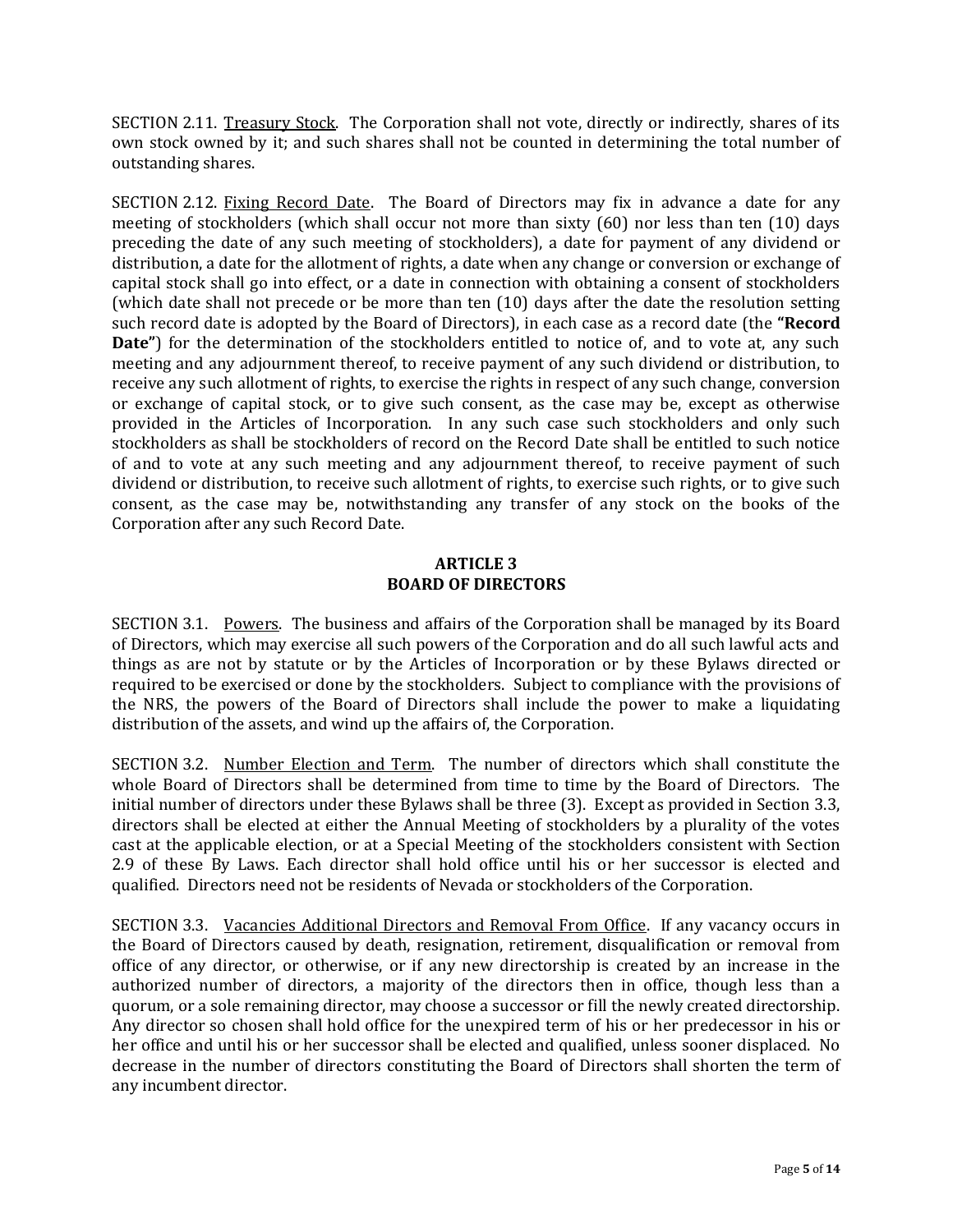SECTION 3.4. Regular Meetings. Regular meetings of the Board of Directors shall be held during each year, at such time and place as the Board of Directors may from time to time provide, either within or without the State of Nevada, without other notice.

SECTION 3.5. Special Meeting. A special meeting of the Board of Directors may be called by the Chairman of the Board, the Chief Executive Officer or by the President and shall be called by the Secretary on the written request of any two (2) directors. The Chairman of the Board, Chief Executive Officer or President so calling, or the directors so requesting any such meeting, shall fix the time and any place, either within or without the State of Nevada, as the place for holding such meeting.

SECTION 3.6. Notice of Special Meeting. Written notice of special meetings of the Board of Directors shall be given to each director at least twenty-four (24) hours prior to the time of a special meeting. Any director may waive notice of any meeting. The attendance of a director at any meeting shall constitute a waiver of notice of such meeting, except where a director attends a meeting solely for the purpose of objecting to the transaction of any business because the meeting is not lawfully called or convened. Neither the business to be transacted at, nor the purpose of, any special meeting of the Board of Directors need be specified in the notice or waiver of notice of such meeting, except that notice shall be given with respect to any matter when notice is required by the NRS.

SECTION 3.7. Quorum. Pursuant to NRS 78:315(1), a majority of the Board of Directors shall constitute a quorum for the transaction of business at any meeting of the Board of Directors, and the act of a majority of the directors present at any meeting at which there is quorum shall be the act of the Board of Directors, except as may be otherwise specifically provided by the NRS, by the Articles of Incorporation or by these Bylaws. If a quorum shall not be present at any meeting of the Board of Directors, the directors present thereat may adjourn the meeting, without notice other than announcement at the meeting, until a quorum shall be present.

SECTION 3.8. Action Without Meeting. Any action required or permitted to be taken at any meeting of the Board of Directors, or of any committee thereof as provided in Article IV of these Bylaws, may be taken without a meeting, if a written consent thereto is signed by all of the members of the Board of Directors or of such committee, as the case may be. Evidence of any consent to action under this Section 3.8 may be provided in writing, including electronically via email or facsimile.

SECTION 3.9. Meeting by Communications Equipment. Any action required or permitted to be taken by the Board of Directors or any committee thereof may be taken by means of a meeting by telephone conference or similar communications method so long as all persons participating in the meeting can hear each other. Any person participating in such meeting shall be deemed to be present in person at such meeting.

SECTION 3.10. Compensation. Directors, as such, may receive reasonable compensation for their services, which shall be set by the Board of Directors or a committee thereof, and expenses of attendance at each regular or special meeting of the Board of Directors; provided, however, that nothing herein contained shall be construed to preclude any director from serving the Corporation in any other capacity and receiving additional compensation therefor. Members of special or standing committees may be allowed like compensation for their services on committees.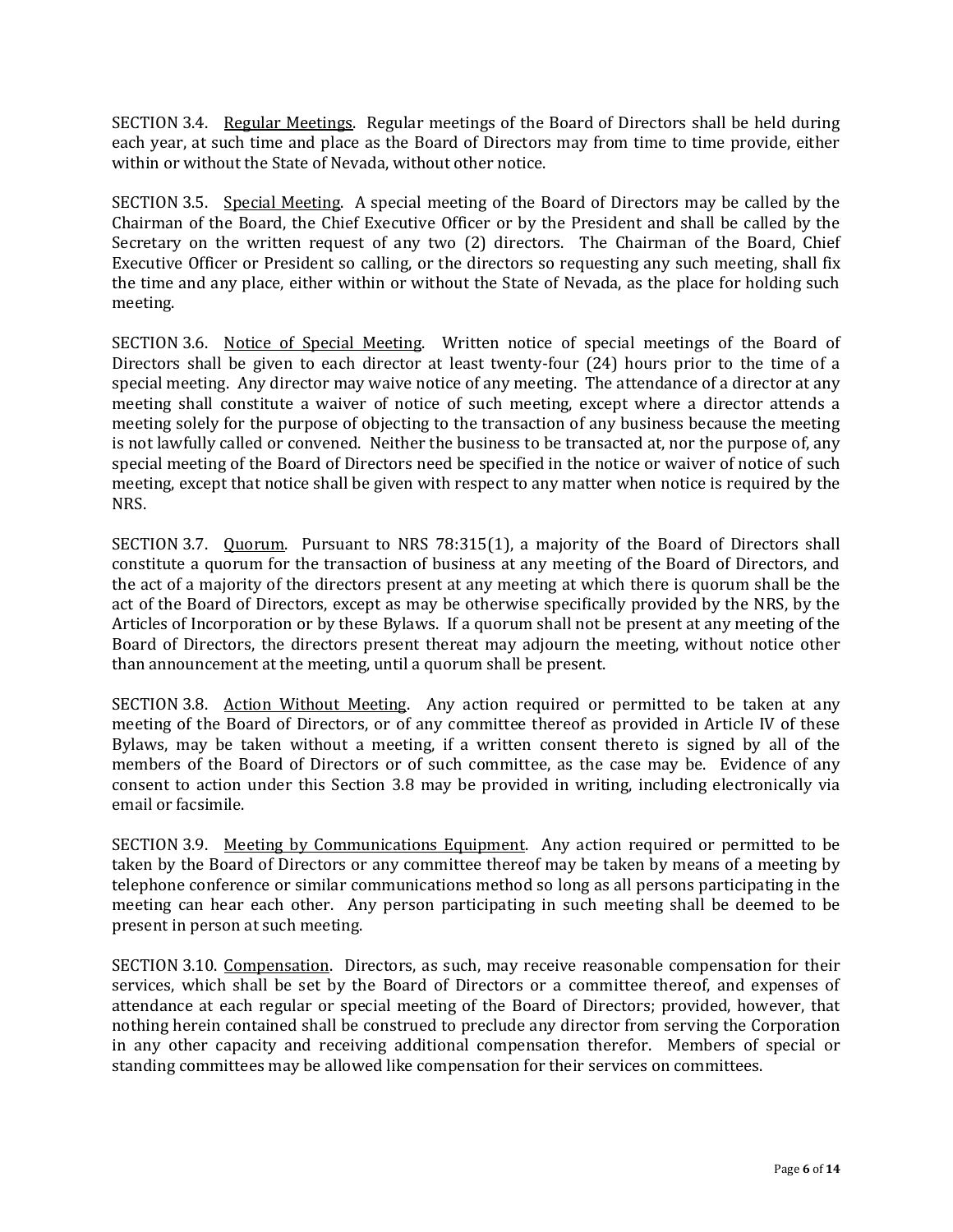#### **ARTICLE 4 COMMITTEES OF DIRECTORS**

SECTION 4.1. Generally. The Board of Directors may, by resolution passed by a majority of the entire Board of Directors, designate one (1) or more additional special or standing committees, each such additional committee to consist of one (1) or more of the directors of the Corporation. Each such committee shall have and may exercise such of the powers of the Board of Directors in the management of the business and affairs of the Corporation as may be provided in such resolution or in the committee charter, except as delegated by these Bylaws or by the Board of Directors to another standing or special committee or as may be prohibited by law.

SECTION 4.2. Committee Operations. A majority of a committee shall constitute a quorum for the transaction of any committee business. Such committee or committees shall have such name or names and such limitations of authority as provided in these Bylaws or as may be determined from time to time by resolution adopted by the Board of Directors. The Corporation shall pay all expenses of committee operations. The Board of Directors may designate one (1) or more appropriate directors as alternate members of any committee, who may replace any absent or disqualified member at any meeting of such committee. In the absence or disqualification of any members of such committee or committees, the member or members thereof present at any meeting and not disqualified from voting, whether or not he, she or they constitute a quorum, may unanimously appoint another appropriate member of the Board of Directors to act at the meeting in the place of any absent or disqualified member.

SECTION 4.3. Minutes. Each committee of directors shall keep regular minutes of its proceedings and report the same to the Board of Directors when required. The Corporation's Secretary, any Assistant Secretary or any other designated person shall: (a) serve as the Secretary of the special or standing committees of the Board of Directors of the Corporation; (b) keep regular minutes of standing or special committee proceedings; (c) make available to the Board of Directors, as required, copies of all resolutions adopted or minutes or reports of other actions recommended or taken by any such standing or special committee; and (d) otherwise as requested keep the members of the Board of Directors apprised of the actions taken by such standing or special committees.

## **ARTICLE 5 NOTICE**

### SECTION 5.1. Methods of Giving Notice.

SECTION 5.1.1. Notice to Directors or Committee Members. Whenever under the provisions of the NRS, the Articles of Incorporation or these Bylaws, notice is required to be given to any director or member of any committee of the Board of Directors, personal notice is not required but such notice may be: (a) given in writing and mailed to such director or member; (b) sent by electronic transmission (including via e-mail) to such director or member; or (c) given orally or by telephone; provided, however, that any notice from a stockholder to any director or member of any committee of the Board of Directors must be given in writing and mailed to such director or member and shall be deemed to be given upon receipt by such director or member. If mailed, notice to a director or member of a committee of the Board of Directors shall be deemed to be given when deposited in the United States mail first class, or by overnight courier, in a sealed envelope, with postage thereon prepaid, addressed, to such person at his or her business address. If sent by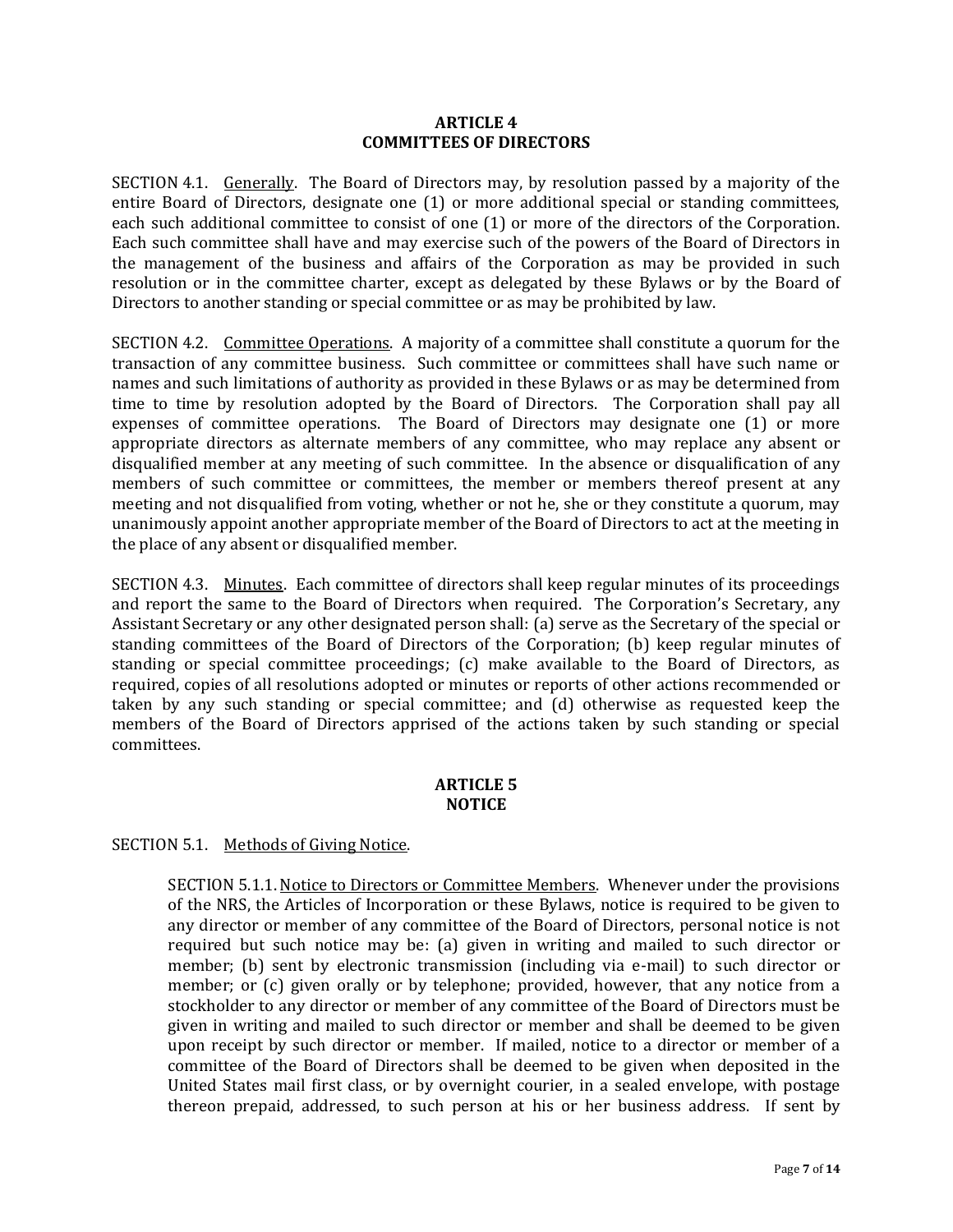electronic transmission, notice to a director or member of a committee of the Board of Directors shall be deemed to be given if by: (i) facsimile transmission, when receipt of the fax is acknowledged; (ii) electronic mail, when directed to an electronic mail address of the director or member and receipt is acknowledged; (iii) a posting on an electronic network together with a separate notice to the director or member of the specific posting, upon the later of: (1) acknowledgement of receipt; and (2) the giving of the separate notice (which notice may be given in any of the manners provided above); or (iv) any other form of electronic transmission, when directed to the director or member.

SECTION 5.1.2. Notice to Stockholders. Whenever under the provisions of the NRS, the Articles of Incorporation or these Bylaws, notice is required to be given to any stockholder, personal notice is not required but such notice may be given: (a) in writing and mailed to such stockholder; or (b) by a form of electronic transmission consented to by the stockholder to whom the notice is given. If mailed, notice to a stockholder shall be deemed to be given when deposited in the United States mail in a sealed envelope, with postage thereon prepaid, addressed to the stockholder at the stockholder's address as it appears on the records of the Corporation. If sent by electronic transmission, notice to a stockholder shall be deemed to be given if by: (i) facsimile transmission, when directed to a number at which the stockholder has consented to receive notice; (ii) electronic mail, when directed to an electronic mail address at which the stockholder has consented to receive notice; (iii) a posting on an electronic network together with a separate notice to the stockholder of the specific posting, upon the later of: (1) such posting; and (2) the giving of the separate notice (which notice may be given in any of the manners provided above); or (iv) any other form of electronic transmission, when directed to the stockholder.

SECTION 5.2. Written Waiver. Whenever any notice is required to be given by the NRS, the Articles of Incorporation or these Bylaws, a waiver thereof in a signed writing or sent by the transmission of an electronic record attributed to the person or persons entitled to said notice, whether before or after the time stated therein, shall be deemed equivalent thereto.

SECTION 5.3. Consent. Whenever all parties entitled to vote at any meeting, whether of directors or stockholders, consent, either by a writing on the records of the meeting or filed with the Secretary, or by presence at such meeting and oral consent entered on the minutes, or by taking part in the deliberations at such meeting without objection, the actions taken at such meeting shall be as valid as if had at a meeting regularly called and noticed. At such meeting any business may be transacted that is not excepted from the written consent or to the consideration of which no objection for lack of notice is made at the time, and if any meeting be irregular for lack of notice or such consent, provided a quorum was present at such meeting, the proceedings of such meeting may be ratified and approved and rendered valid and the irregularity or defect therein waived by a writing signed by all parties having the right to vote thereat. Such consent or approval, if given by stockholders, may be by proxy or power of attorney, but all such proxies and powers of attorney must be in writing.

# **ARTICLE 6 OFFICERS**

SECTION 6.1. Officers. The officers of the Corporation may include the Chairman of the Board, Chief Executive Officer, Chief Financial Officer and President, as elected or appointed by the Board of Directors, and may include the Secretary, Treasurer, Chief Information Officer, and Chief Technology Officer, as elected or appointed by the Board of Directors, Chairman of the Board, Chief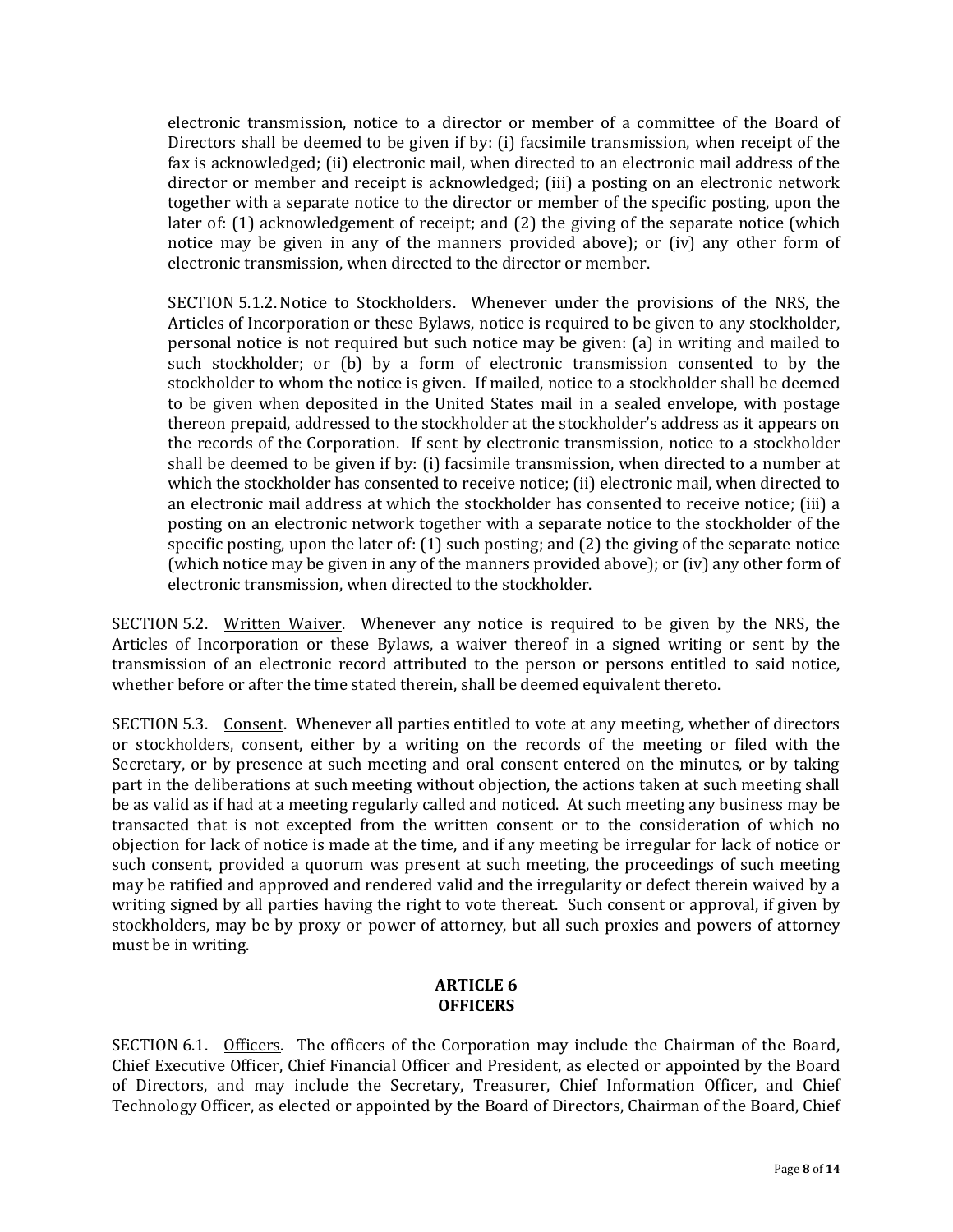Executive Officer or President, and may further include, without limitation, such other officers and agents, including, without limitation, one or more Vice Presidents (any one or more of which may be designated Senior Executive Vice President, Executive Vice President or Senior Vice President or such other title as may be determined by the Board of Directors), Assistant Vice Presidents, Assistant Secretaries and Assistant Treasurers, as the Board of Directors, Chairman of the Board, Chief Executive Officer or President deem necessary and elect or appoint. All officers of the Corporation shall hold their offices for such terms and shall exercise such powers and perform such duties as prescribed by these Bylaws, the Board of Directors, Chairman of the Board or President, as applicable. Any two (2) or more offices may be held by the same person. The Chairman of the Board shall be elected from among the directors. With the foregoing exception, none of the other officers need be a director, and none of the officers need be a stockholder of the Corporation. Notwithstanding anything herein to the contrary, the Board of Directors may delegate to any officer of the Corporation the power to appoint other officers and to prescribe their respective duties and powers. Initially the officers of the Corporations shall include the Chairman of the Board, President, Chief Executive Officer, Executive Vice President and Chief Financial Officer. Assistant officers shall not be deemed to be executive officers pursuant to Item 401 of Regulation S-K of the SEC unless the Board of Directors otherwise determined with respect to any specific individual.

SECTION 6.2. Election and Term of Office. All officers shall hold office at the pleasure of the Board of Directors until their successors shall have been duly elected and qualified, unless sooner removed. Any officer elected or appointed by the Board of Directors may be removed at any time by the Board of Directors, subject to the terms and conditions of applicable employment agreements, if any. The Board of Directors may fill any vacancy. Nothing in these Bylaws shall be construed as creating any kind of contractual right to employment with the corporation.

SECTION 6.3. Resignation of Officers. Any executive officer or other officer or agent may resign at any time by giving written notice to the Corporation. Any such resignation shall take effect at the date of the receipt of such notice or at any later time specified therein, and unless otherwise specified therein, the acceptance of such resignation shall not be necessary to make it effective.

SECTION 6.4. Vacancies. Any vacancy occurring in any required office of the Corporation by death, resignation, removal or otherwise, shall be filled by the Board of Directors for the unexpired portion of the term.

SECTION 6.5 Compensation. The compensation of the executive officers shall be determined by the Board of Directors or a designated committee thereof or in accordance with procedures established by the Board of Directors or a committee thereof. No executive officer who is also a director shall be prevented from receiving such compensation by reason of his or her also being a director.

SECTION 6.6. Chairman of the Board. The Chairman of the Board of Directors shall, when present, preside at all meetings of the stockholders and the Board of Directors. The Chairman of the Board of Directors shall perform such other duties and have such other powers as the Board of Directors shall designate from time to time.

SECTION 6.7. Chief Executive Officer. The Chief Executive Officer shall be and shall act as the chief executive officer of the Corporation and shall preside at all meetings of the stockholders and at all meetings of the Board of Directors, unless a Chairman of the Board of Directors other than the Chief Executive Officer has been appointed and is present. In addition to acting as the chief officer in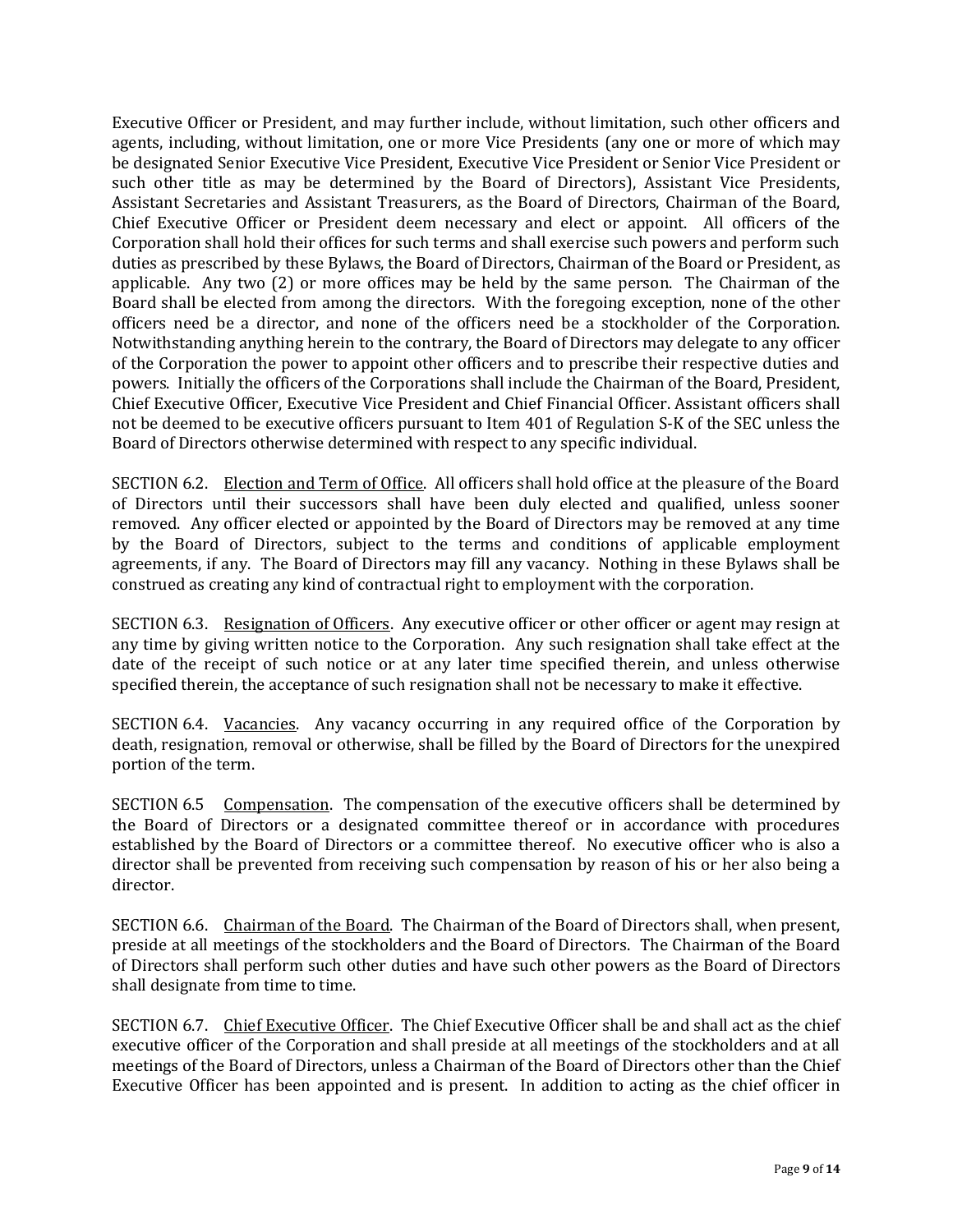charge of the day-to-day functions of the Company, the Chief Executive Officer shall perform such other duties and have such other powers as the Board of Directors may designate from time to time.

SECTION 6.8. President. The President shall have such senior executive duties as shall be assigned to him by the Board of Directors. If the President is not also the Chief Executive Officer, the President shall report to the Chief Executive Officer.

SECTION 6.9. Vice Presidents. The Vice Presidents, in the order of their seniority, may assume and perform such duties and have such other powers as the Board of Directors or the Chief Executive Officer shall designate from time to time.

SECTION 6.10. Chief Financial Officer. The Chief Financial Officer shall keep or cause to be kept the books of account of the Corporation in a thorough and proper manner, and shall render statements of the financial affairs of the corporation in such form and as often as required by the Board of Directors. The Chief Financial Officer shall perform all other duties commonly incident to his office and shall perform such other duties and have such other powers as the Board of Directors shall designate from time to time consistent with the duties of the Chief Financial Officer.

SECTION 6.11. Secretary. The Secretary, performs such duties and shall attend all meetings of the stockholders and of the Board of Directors and any committee thereof, and shall record all acts and proceedings thereof in the minute book of the corporation. The Secretary shall give notice, in conformity with these Bylaws, of all meetings of the stockholders, and of all meetings of the Board of Directors and any Committee thereof requiring notice. The Secretary shall perform such other duties and have such other powers as the Board of Directors shall designate from time to time. The Chief Executive Officer may direct any Assistant Secretary to assume and perform the duties of the Secretary in the absence or disability of the Secretary, and each Assistant Secretary shall perform such other duties and have such other powers as the Board of Directors or the Chief Executive Officer shall designate from time to time.

SECTION 6.10. Treasurer. The Treasurer, if any, shall have charge and custody of all moneys, stocks, bonds, notes and other securities owned or held by the Corporation, except those held elsewhere at the direction of the Chief Executive Officer or the Board. He shall perform all duties and have all powers incident to the office of Treasurer and shall perform such other duties as shall be assigned to him by the Board, the Chief Executive Officer and the Chief Financial Officer. The Treasurer may be assisted by one or more Assistant Treasurers, and the Treasurer shall report to the Chief Financial Officer or to such other officer as may be designated by the Board or to the Board of Directors, as the Board of Directors shall determine.

### **ARTICLE 7 EXECUTION OF CORPORATE INSTRUMENTS AND VOTING OF SECURITIES OWNED BY THE CORPORATION**

SECTION 7.1. Contracts. Subject to the provisions of Section 6.1, the Board of Directors may authorize any officer, officers, agent or agents to enter into any contract or execute and deliver an instrument in the name of and on behalf of the Corporation, and such authority may be general or confined to specific instances.

SECTION 7.2. Checks etc. All checks, demands, drafts or other orders for the payment of money, and notes or other evidences of indebtedness issued in the name of the Corporation shall be signed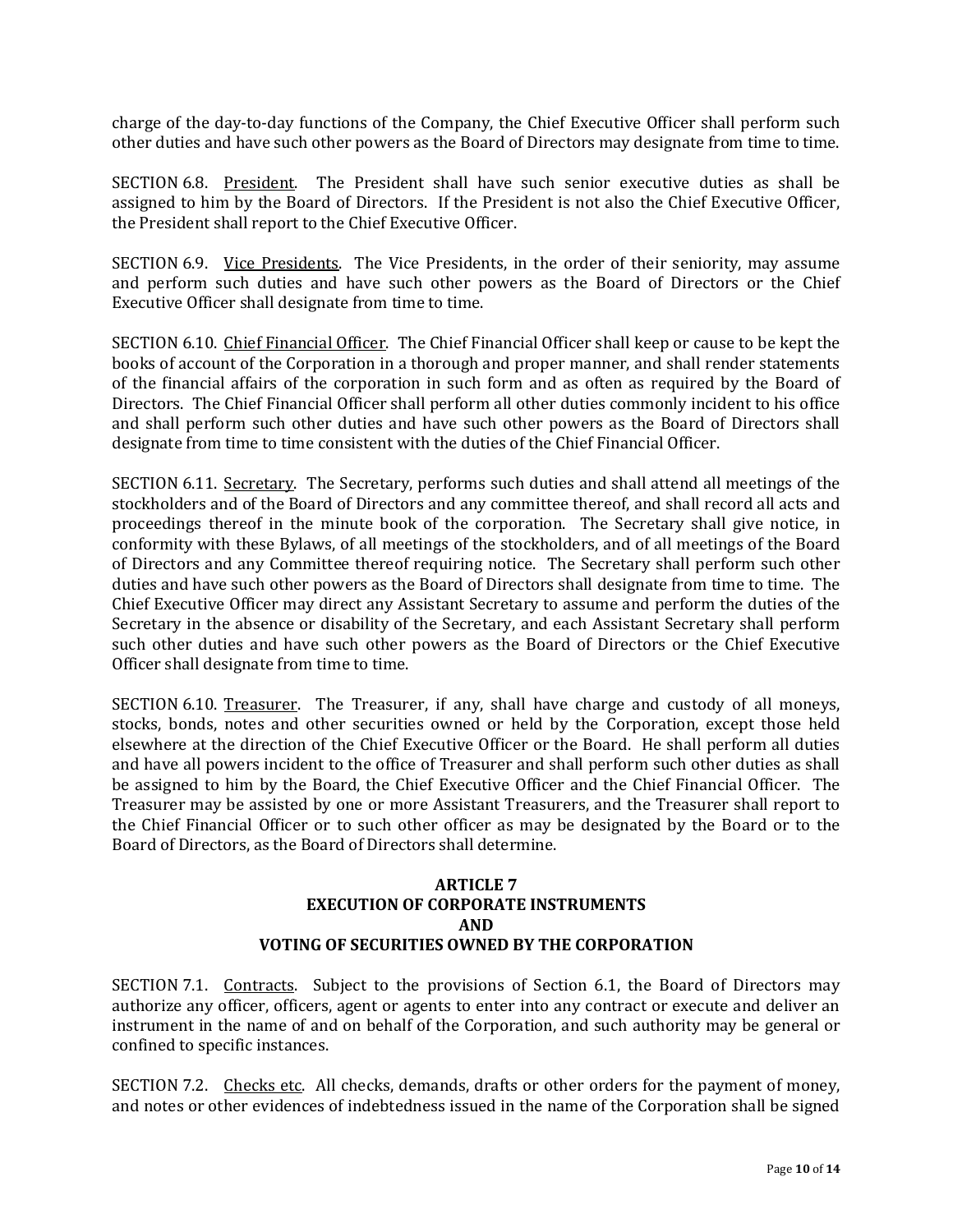by such officer or officers or such agent or agents of the Corporation, and in such manner, as shall be determined by the Board of Directors.

SECTION 7.3. Deposits. All funds of the Corporation not otherwise employed shall be deposited from time to time to the credit of the Corporation in such banks, trust companies or other depositories as the Chairman of the Board, the President, the Treasurer or the Chief Financial Officer may be empowered by the Board of Directors to select or as the Board of Directors may select.

SECTION 7.4. Voting of Securities Owned by Corporation. All stock and other securities of any other Corporation owned or held by the Corporation for itself, or for other parties in any capacity, and all proxies with respect thereto shall be executed by the person authorized to do so by resolution of the Board of Directors or, in the absence of such authorization, by the Chairman of the Board, the Chief Executive Officer, the President or any Vice President.

# **ARTICLE 8 SHARES OF STOCK**

SECTION 8.1. Issuance. Each stockholder of this Corporation shall be entitled to a certificate or certificates showing the number of shares of stock registered in his or her name on the books of the Corporation. The certificates shall be in such form as may be determined by the Board of Directors, shall be issued in numerical order and shall be entered in the books of the Corporation as they are issued. They shall exhibit the holder's name and the number of shares and shall be signed by the Chairman of the Board and the President or such other officers as may from time to time be authorized by resolution of the Board of Directors. Any or all the signatures on the certificate may be a facsimile. The seal of the Corporation shall be impressed, by original or by facsimile, printed or engraved, on all such certificates. In case any officer who has signed or whose facsimile signature has been placed upon any such certificate shall have ceased to be such officer before such certificate is issued, such certificate may nevertheless be issued by the Corporation with the same effect as if such officer had not ceased to be such officer at the date of its issue. If the Corporation shall be authorized to issue more than one (1) class of stock or more than one (1) series of any class, the designation, preferences and relative participating, option or other special rights of each class of stock or series thereof and the qualifications, limitations or restrictions of such preferences and rights shall be set forth in full or summarized on the face or back of the certificate which the Corporation shall issue to represent such class of stock; provided that except as otherwise provided by the NRS, in lieu of the foregoing requirements there may be set forth on the face or back of the certificate which the Corporation shall issue to represent such class or series of stock, a statement that the Corporation will furnish to each stockholder who so requests the designations, preferences and relative participating, option or other special rights of each class of stock or series thereof and the qualifications, limitations or restrictions of such preferences and rights. All certificates surrendered to the Corporation for transfer shall be canceled and no new certificate shall be issued until the former certificate for a like number of shares shall have been surrendered and canceled, except that in the case of a lost, stolen, destroyed or mutilated certificate a new certificate (or uncertificated shares in lieu of a new certificate) may be issued therefor upon such terms and with such indemnity, if any, to the Corporation as the Board of Directors may prescribe. In addition to the above, all certificates (or uncertificated shares in lieu of a new certificate) evidencing shares of the Corporation's stock or other securities issued by the Corporation shall contain such legend or legends as may from time to time be required by the NRS.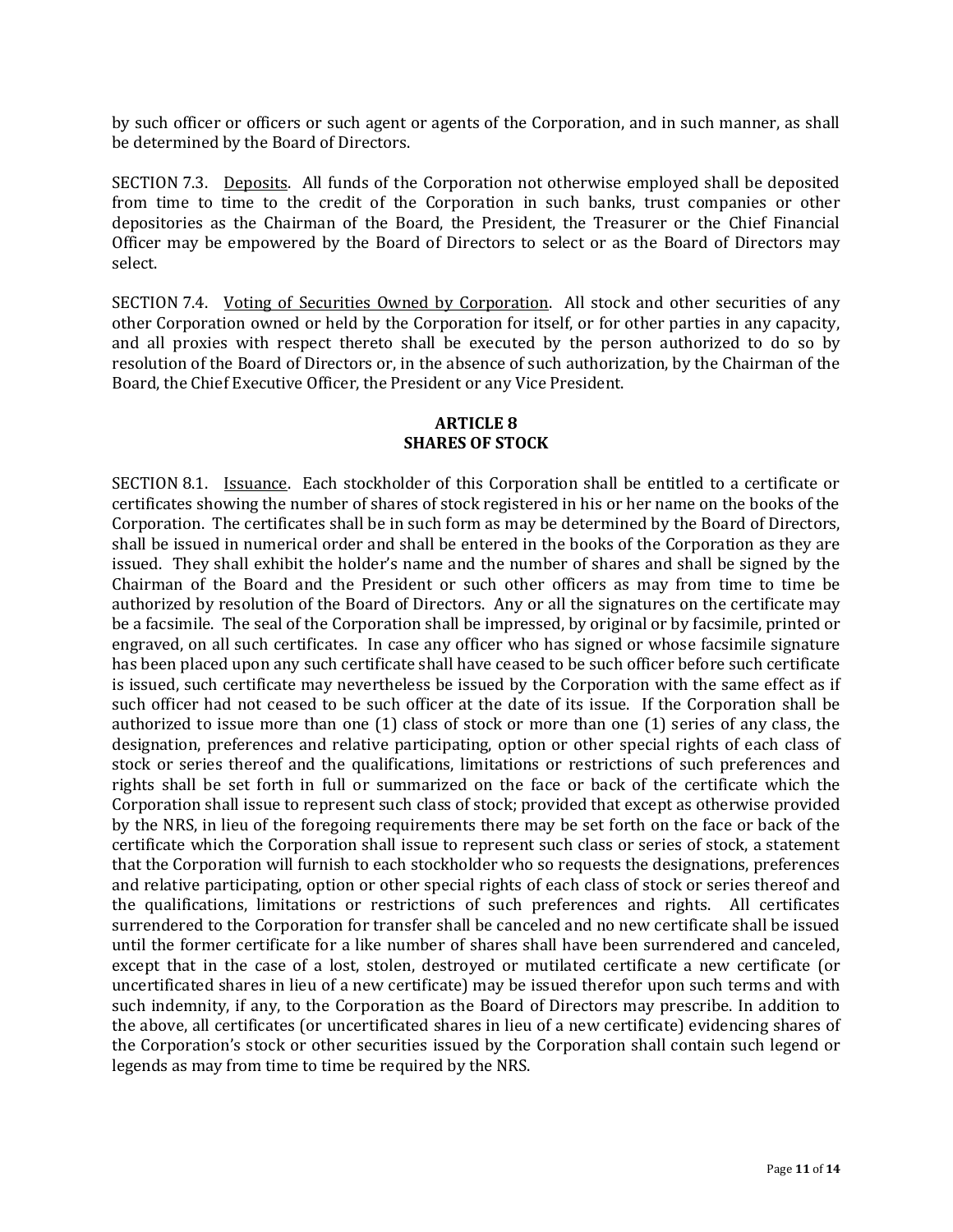SECTION 8.2. Lost Certificates. The Board of Directors may direct that a new certificate or certificates (or uncertificated shares in lieu of a new certificate) be issued in place of any certificate or certificates theretofore issued by the Corporation alleged to have been lost, stolen or destroyed, upon the making of an affidavit of that fact by the person claiming the certificate of stock to be lost, stolen or destroyed. When authorizing such issue of a new certificate or certificates (or uncertificated shares in lieu of a new certificate), the Board of Directors may, in its discretion and as a condition precedent to the issuance thereof, require the owner of such lost, stolen or destroyed certificate or certificates, or his or her legal representative, to advertise the same or certify to that fact, in such manner as it shall require or to give the Corporation a bond in such sum as it may direct as indemnity against any claim that may be made against the Corporation with respect to the certificate or certificates alleged to have been lost, stolen or destroyed, or both.

SECTION 8.3. Transfers. In the case of shares of stock represented by a certificate, upon surrender to the Corporation or the transfer agent of the Corporation of a certificate for shares duly endorsed or accompanied by proper evidence of succession, assignment or authority to transfer, it shall be the duty of the Corporation to issue a new certificate to the person entitled thereto, cancel the old certificate and record the transaction upon its books. Transfers of shares shall be made only on the books of the Corporation by the registered holder thereof, or by his or her attorney thereunto authorized by power of attorney and filed with the Secretary of the Corporation or the transfer agent.

SECTION 8.4. Registered Stockholders. The Corporation shall be entitled to treat the holder of record of any share or shares of stock as the holder in fact thereof and, accordingly, shall not be bound to recognize any equitable or other claim to or interest in such share or shares on the part of any other person, whether or not it shall have express or other notice thereof, except as otherwise provided by the laws of the State of Nevada.

SECTION 8.5. Uncertificated Shares. The Board of Directors may approve the issuance of uncertificated shares of some or all of the shares of any or all of its classes or series of capital stock.

## **ARTICLE 9 DIVIDENDS**

SECTION 9.1. Declaration. Dividends upon the capital stock of the Corporation, subject to the provisions of the Articles of Incorporation, if any, may be declared by the Board of Directors at any regular or special meeting, pursuant to law. Dividends may be paid in cash, in property or in shares of capital stock, unless otherwise authorized in the Articles of Incorporation.

SECTION 9.2. Reserve. Before payment of any dividend, there may be set aside out of any funds of the Corporation available for dividends such sum or sums as the Board of Directors from time to time, in its absolute discretion, think proper as a reserve or reserves to meet contingencies, or for equalizing dividends, or for repairing or maintaining any property of the Corporation, or for such other purpose as the Board of Directors shall think conducive to the interests of the Corporation, and the Board of Directors may modify or abolish any such reserve in the manner in which it was created.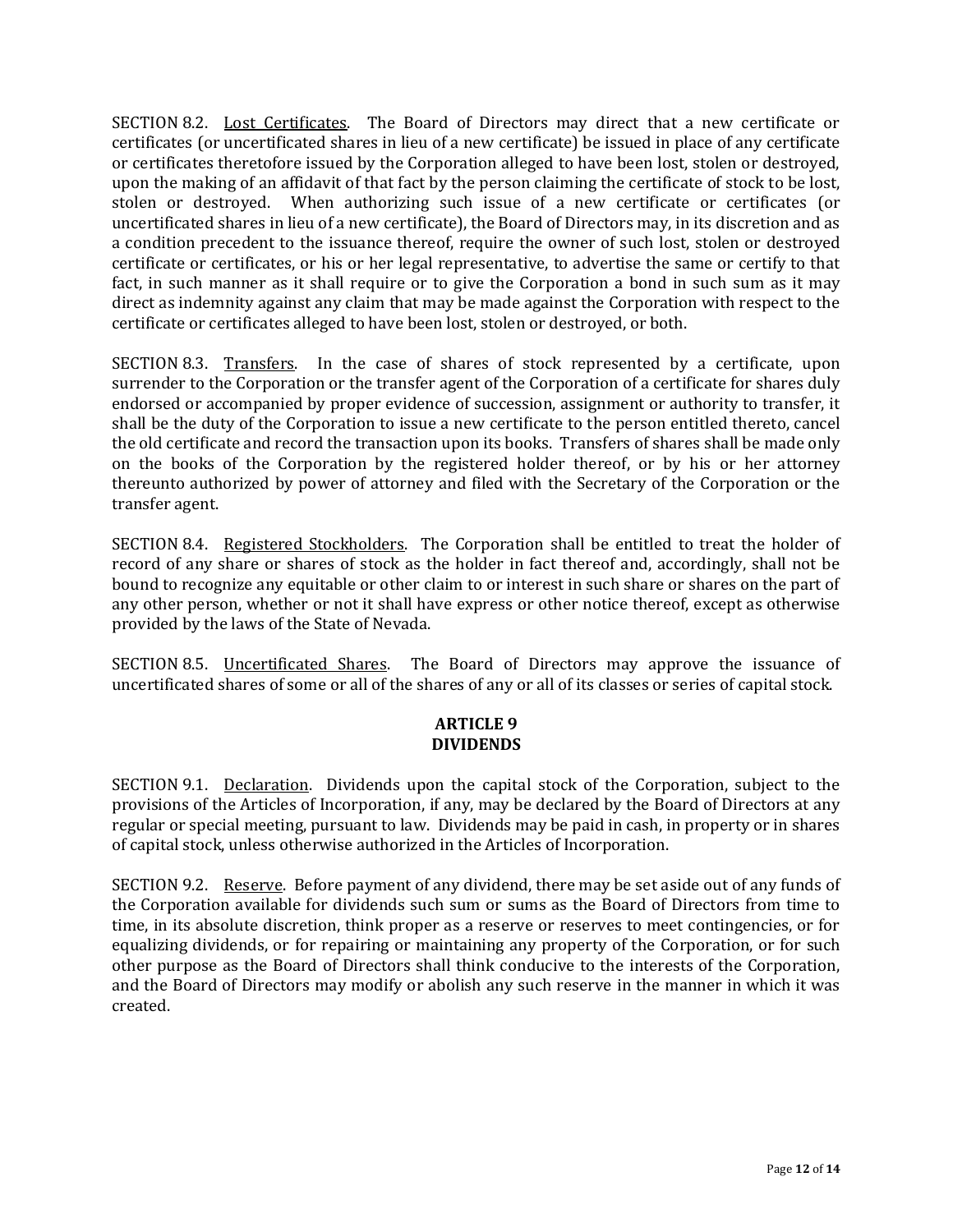#### **ARTICLE 10 INDEMNIFICATION**

SECTION 10.1. General. The Corporation shall provide indemnification to its directors and officers to the maximum extent permitted by Nevada law. The Corporation shall defend its directors and officers in connection with any demands, claims or actions brought against them as a result of or in connection with their status as a director or officer of the Corporation with counsel selected by any such director or officer and reasonably acceptable to the Corporation. The Corporation shall pay advancements of all expenses, including but not limited to legal retainers and fees, costs of suit, and expert witness fees, in advance of the final disposition of the action, suit, or proceedings, including those in connection with any appeal(s), upon receipt of an undertaking by or on behalf of the director or officer to repay the amount even if it is ultimately determined that he or she is not entitled to be indemnified by the corporation.

SECTION 10.2. Indemnity Not Exclusive. The indemnification and advancement of expenses authorized herein or ordered by a court shall not exclude any other rights to which a person seeking indemnification or advancement of expenses may be entitled under the Articles of Incorporation, an agreement, a vote of stockholders or disinterested directors or otherwise, for either an action in his or her official capacity or an action in another capacity while holding his or her office, except that indemnification, unless ordered by a court pursuant to or for the advancement of expenses, may not be made to or on behalf of any director or officer if a final adjudication establishes that his or her acts or omissions involved intentional misconduct, fraud or a knowing violation of the law and was material to the cause of action. The indemnification and advancement of expenses shall continue for a person who has ceased to be a director, officer, employee or agent and inures to the benefit of the heirs, executors and administrators of such a person.

SECTION 10.3. The Corporation. For purposes of this Article 10, references to "**the Corporation**" shall include, in addition to the Corporation, Eat at Joe's, Ltd., a Delaware corporation which was merged into this Corporation by the filing of articles of merger with the Secretary of State of the State of Delaware (the **"Predecessor"**), and with the Secretary of State of the State of Nevada. Accordingly, any person who is or was a director, officer, employee or agent of the Predecessor, or is or was serving at the request of the Predecessor as a director, officer, employee or agent of another Corporation, partnership, joint venture, trust or other enterprise, shall stand in the same position under and subject to the provisions of this Article 10 as he would if the foregoing were on behalf of the Corporation.

### **ARTICLE 11 MISCELLANEOUS**

SECTION 11.1. Books. The books of the Corporation may be kept within or without the State of Nevada at such place as the Board of Directors may designate places as from time to time.

SECTION 11.2. Fiscal Year. The fiscal year of the Corporation shall be such fiscal year as may be designated by the Board of Directors. Initially the fiscal year of the Corporation shall be the calendar year.

SECTION 11.3. Certain Acquisitions. The provisions of NRS 78.378 to NRS 78.3793 shall not apply to the Corporation.